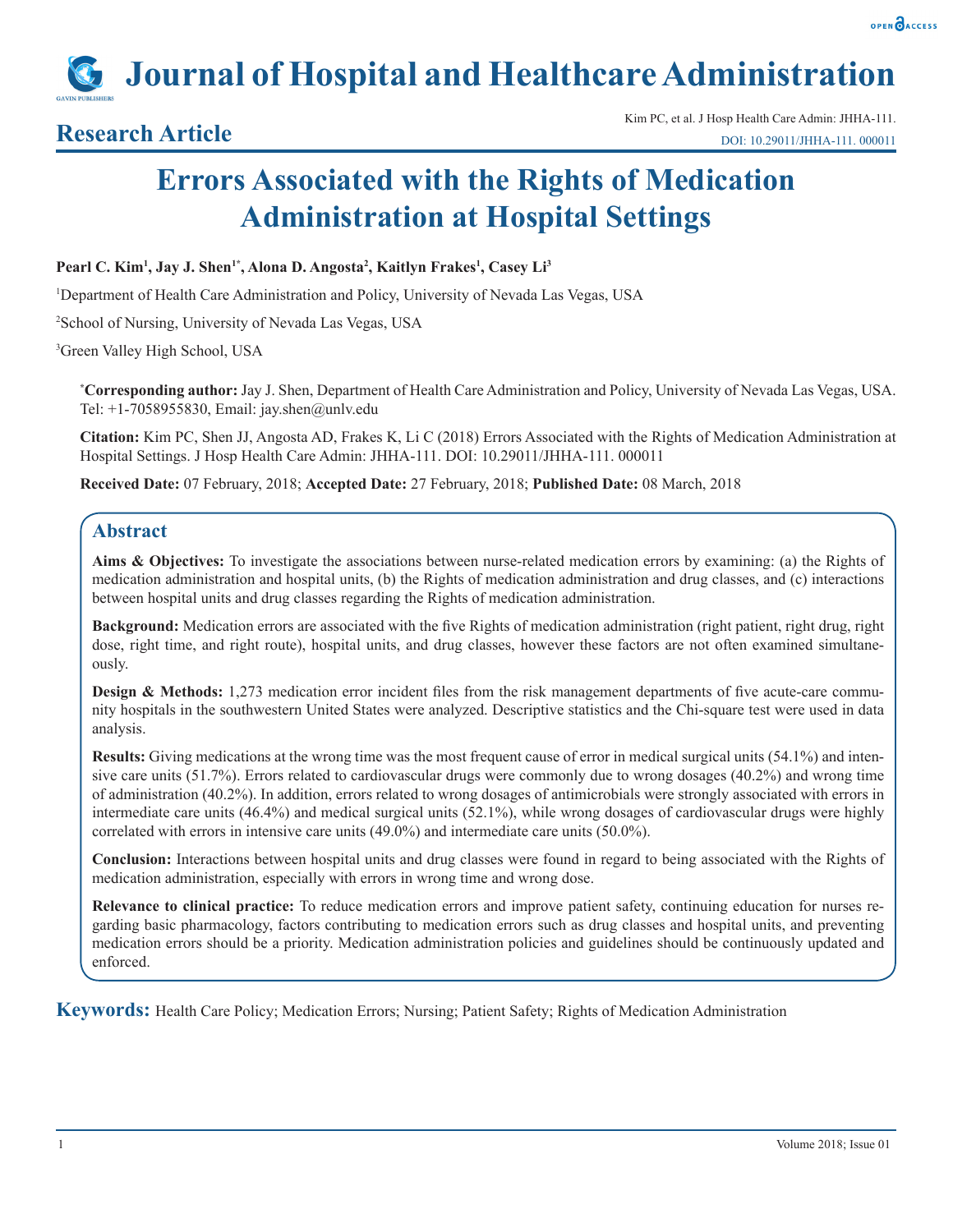**What does this study contribute to the wider global clinical community?**

- Provides insights into nurse-related medication errors by examining interactions between hospital units and drug classes regarding the Rights of medication administration.
- Identifies the need to develop education programs targeting specific hospital units and drug classes associated with the Rights of medication administration
- Identifies the need for revised pharmacology guidelines to address potential interactive effects between drug classes and hospital units on medication error.

# **Introduction**

Medication Administration Errors (MAEs) are among the most common medical errors in health care settings. They affect patient safety, mortality rates, length of hospital stays, and related costs [1-3]. Serious, preventable medication errors occur in 3.8 million inpatient admissions and 3.3 million outpatient visits every year in the United States, costing approximately \$20.6 billion annually [4]. The Institute of Medicine estimated that approximately 7,000 deaths per year in the US were attributed to preventable medication errors [5].

# **Background**

A medication error is defined as "any preventable event that may cause or lead to inappropriate medication use or patient harm while the medication is in the control of the health care professional, patient, or consumer. Such events may be related to prescribing, ordering, dispensing, administering, or monitoring the drug" [6]. Nurses are the largest group of health professionals and have the last opportunity to prevent medication errors [7]. It is reported that approximately 64.6% of nurses have committed MAEs. However, 39.9% of medication errors by nurses are not reported, indicating the incidence of nurse-related medication errors is higher than reported [8].

In hospitals, there are five stages of the medication process: ordering/prescribing, transcribing and verifying, dispensing and delivering, administering, and monitoring and reporting [5]. Nurses are involved in all stages of the medication process except ordering/prescribing. Our study concentrated on the "administering" stage and examined nurse-related medication errors [9]. During the administering stage, specifically, Five Rights of Medication Administration (Five Rights) are emphasized in several nursing guidelines to prevent and reduce nurse-related MAEs [10]. They are right patient, right drug, right dose, right time, and right route. Errors associated with these Five Rights may be grouped differently, from Five Rights to 15 Rights however, based on the data collected, we added documentation errors and wrong technique, along with the Five Rights, to create a total of Seven Rights in our study [11].

Studies show that nurse-related medication errors often take place during the medication administration process, such as wrong time, wrong dose, or by omission of the medication [12- 14]. These medication errors usually occur in hospital units and are often associated with drug classes. Medical surgical units, Intensive Care Units (ICU), Intermediate Care Units (IMCU), and Emergency Departments (ED) are among the most error-prone hospital units [15-17]. Further, drug classes related to MAEs vary among hospital units, although cardiovascular drugs, antibiotics, electrolytes, analgesics, and anti-diabetics are the most common drugs associated with MAEs [15,18-19].

 To find a successful intervention to decrease MAEs, potential causes of MAEs need to be identified. According to the Reason's conceptual model, the causes of MAEs in hospitals are a combination of active failures (e.g. errors caused by individuals via unsafe acts, slips and lapses, knowledge and rule-based mistakes, or violations) and latent conditions (e.g. amount of workload and skill mix, general work environment, communication, and organizational decisions) [20]. As said by the Swiss Cheese Model of system accidents, "the system produces failure when a hole in each slice momentarily aligns and permits trajectory of accident opportunity" [20]. The causes of MAEs in hospitals could be explained from aligning a series of barriers in terms of latent conditions of error-prone hospital units, drug classes, and active failures of the Seven Rights. Many studies have identified the cause of errors in hospital settings however most of them focus solely on one single factor, such as Rights of Medication Administration (Rights), hospital unit, or drug class [15-19].

Nevertheless, medication errors may well be related to multiple factors. For instance, a specific Right may be associated with a certain drug class or a hospital unit. MAEs in more errorprone hospital units may be associated with a particular drug class that is related to certain Rights. From this standpoint, much of the research on MAEs has important limitations. Moreover, most existing studies have been based on subjective, self-reported surveys potentially with inherent reporting bias [21-22]. Others are based on retrospective chart reviews that may affect the validity and reliability of the data [14]. Direct observation is often used in studies and may introduce the Hawthorne effect that nurses being observed may act differently in the presence of an observer [10,12,23]. Studies based on objective incident reports often have very small sample sizes that seriously limit the generalizability of their findings [10,14].

This study, based on medication error incident reports, examined associations between: (a) the Rights and hospital units, (b) the Rights and drug classes, and (c) potential interactions between hospital units and drug class on the Rights.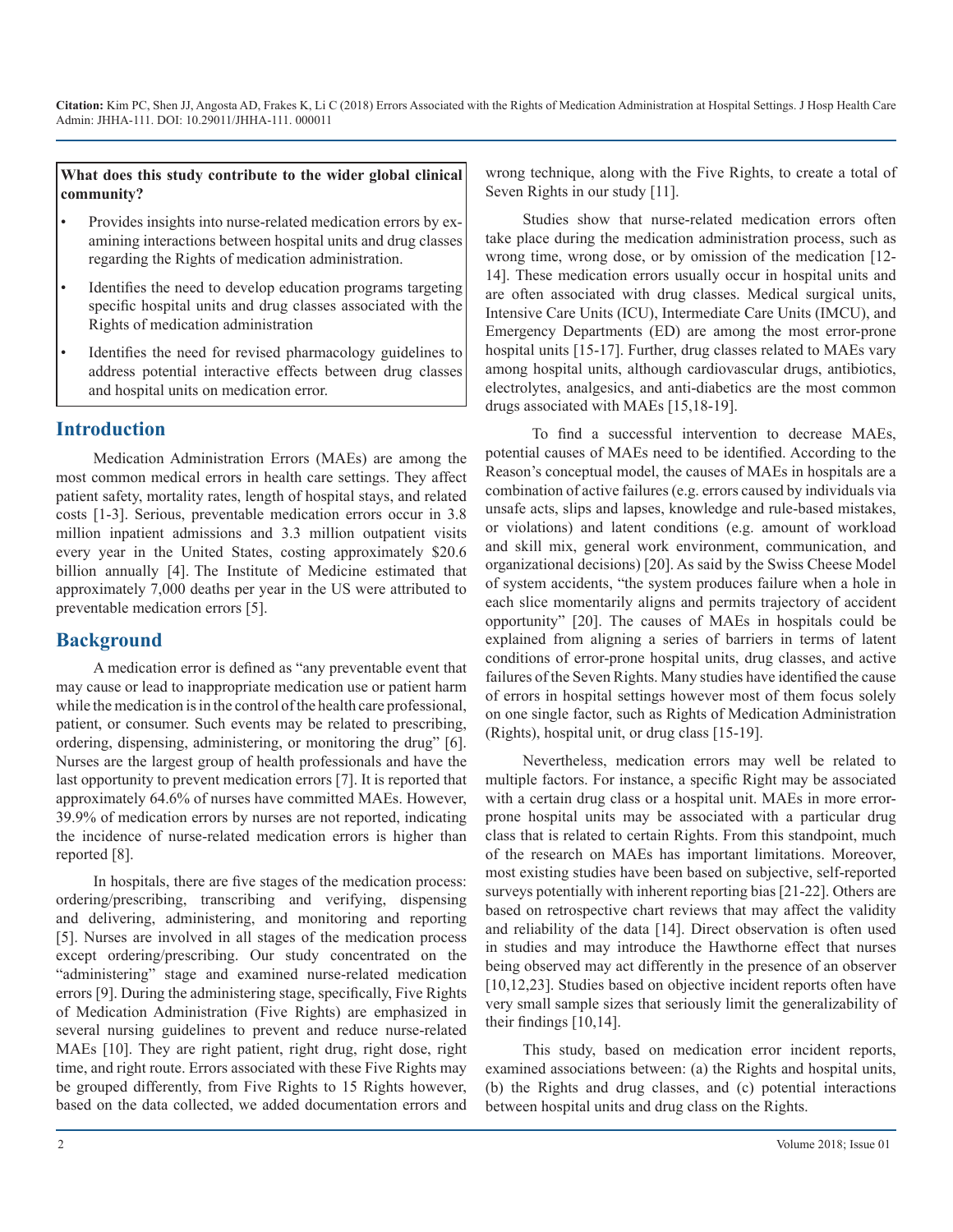# **Methods**

### **Data**

Data were extracted from a prior study being described elsewhere [24]. In that study, the case group was the medication error group which included medication incidents and associated nurses. The control group included nurses who did not have medication errors. Medication error incident information was obtained from medication error files kept at the risk management departments of five short-term acute community hospitals in the Southwestern region of the United States [24]. Our study only focused on the medication error case group that included information for 1,276 medication error incidents. After three records with missing values were excluded, the final number of observations was 1,273. The study was approved by a university's institute review board and the Western Institutional Review Board.

#### **Measures**

This study examined MAEs during the administration stage, which predominantly falls into the nursing scope of practice [7]. We categorized the Seven Rights according to the administration phases. They were reflected by wrong dose (e.g. wrong infusion), wrong time (e.g. wrong frequency, wrong duration of medication administration, omission of dose), documentation error or wrong documentation (e.g. medication given without order), wrong route (e.g. administration of dose in a different form or doses given in the wrong site), and wrong technique (e.g. exclusion or incorrect performance of a procedure ordered by the prescriber immediately before administration of each dose of medication) [22].

The hospital units where MAEs occurred most often were cardiology, the Emergency Department (ED), Intensive Care Units (ICU), Intermediate Intensive Care Units (IMCU), medical-surgical, and maternity. We followed the Anatomical Therapeutic Chemical (ATC) system to classify drugs as cardiovascular, antimicrobial, endocrine, and neurologic [25]. In addition, consequences of MAEs were grouped into four categories, from the least to the most severe: 1) potential to cause harm, 2) error affected the patient but did not cause harm, 3) need to increase patient monitoring but no harm, and 4) temporary harm but treatment needed.

Results of our classification of the data were summarized using descriptive statistics. Associations of the Seven Rights with hospital units and drug class were examined by the binary analysis using the Chi-square test. Due to small numbers in some hospital units and drug classes ( $n < 30$  for hospital unit and  $n < 30$  for drug class), we only applied the Chi-square analyses on more frequent hospital units, drug classes, and the Seven Rights. They included MAEs related to wrong time/dose, documentation errors, the medical-surgical unit, IMCU, and ICU. Also included were cardiovascular, antimicrobial, and endocrine drug classes, as well

as electrolytes. Further, we analyzed medication errors in regard to associations of hospital units, and the Seven Rights and drug class, respectively.

# **Results**

More than half of medication errors occurred during medication administration (84.7%) and 6.2% occurred during the monitoring stage (Table 1). MAEs tended to occur in medical surgical units (34.9%), ICUs (17.4%), IMCUs (13.2%), EDs (7.8%), rehabilitation units (5.9%), and maternity units (3.3%). Relative to medication error consequences, 64.8% of medication errors reached patients, but did not cause harm. High frequencies of MAEs were associated with cardiovascular drugs (21.7%), antimicrobials (19.0%), endocrine/metabolism drugs (11.8%), and electrolytes/nutrition/minerals (11.6%). As for the Seven Rights, wrong time (37.6%) was the most frequent MAEs (Table 1), followed by wrong dose (22.0%), wrong documentation (15.9%), wrong drug (9.3%), wrong patient (7.5%), wrong technique (4.2%), and wrong route (3.5%).

| <b>Variables</b>                                        | Frequency | Percent % |
|---------------------------------------------------------|-----------|-----------|
| Rights of MAE $(N=1,081)$                               |           |           |
| Wrong Time                                              | 406       | 37.6      |
| <b>Wrong Dose</b>                                       | 238       | 22        |
| Wrong Documentation or<br>Documentation Error           | 172       | 15.9      |
| Wrong Drug                                              | 101       | 9.3       |
| <b>Wrong Patient</b>                                    | 81        | 7.5       |
| Wrong Technique                                         | 45        | 4.2       |
| Wrong Route                                             | 38        | 3.5       |
| Medication Error by Hospital Unit<br>$(N=1,272)$        |           |           |
| Medical-Surgical                                        | 446       | 34.9      |
| ICU                                                     | 222       | 17.4      |
| <b>IMCU</b>                                             | 169       | 13.2      |
| ED                                                      | 99        | 7.8       |
| Rehabilitation                                          | 75        | 5.9       |
| Maternity                                               | 42        | 3.3       |
| Other                                                   | 219       | 17.1      |
| Medication Error by Drug<br>Classified by ATS (N=1,277) |           |           |
| Cardiovascular                                          | 277       | 21.7      |
| Antimicrobial                                           | 242       | 19        |
| Endocrine/Metabolism                                    | 151       | 11.8      |
| Electrolyte/Nutrition/Minerals                          | 148       | 11.6      |
| Analgesic                                               | 119       | 9.3       |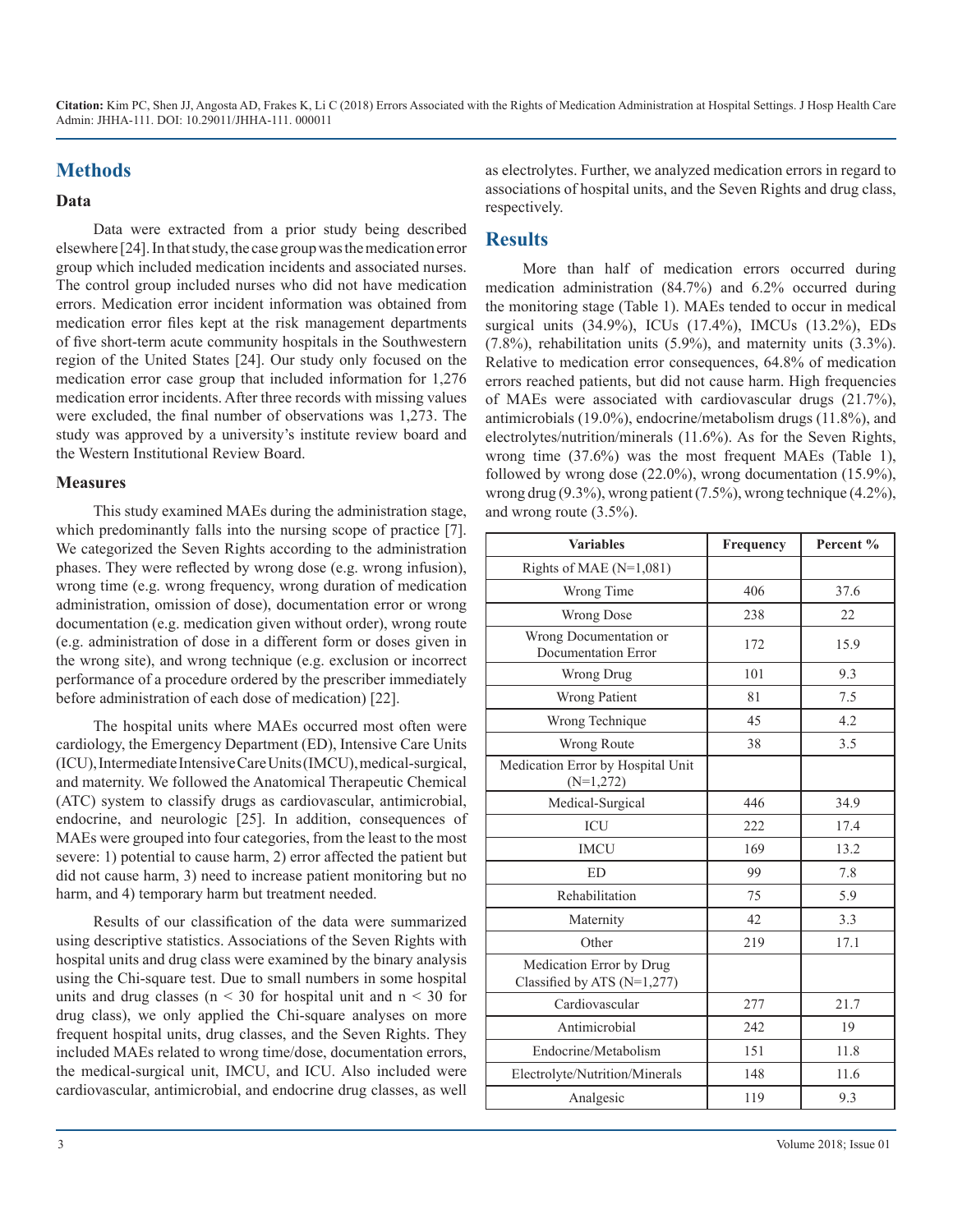| 61                                                                                                                                                                                                                        | 4.8  |  |  |
|---------------------------------------------------------------------------------------------------------------------------------------------------------------------------------------------------------------------------|------|--|--|
| 46                                                                                                                                                                                                                        | 3.6  |  |  |
| 42                                                                                                                                                                                                                        | 3.3  |  |  |
| 41                                                                                                                                                                                                                        | 3.2  |  |  |
| 32                                                                                                                                                                                                                        | 2.5  |  |  |
|                                                                                                                                                                                                                           |      |  |  |
| 828                                                                                                                                                                                                                       | 64.8 |  |  |
| 181                                                                                                                                                                                                                       | 14.2 |  |  |
| 134                                                                                                                                                                                                                       | 10.5 |  |  |
| 122                                                                                                                                                                                                                       | 9.6  |  |  |
| 12                                                                                                                                                                                                                        | 0.9  |  |  |
| Note: Percentages may not add to 100 due to rounding; MAE,<br>medication administration error; ICU, intensive care unit; IMCU,<br>intermediate care unit; ED, emergency department; ATS, anatomical<br>therapeutic system |      |  |  |
|                                                                                                                                                                                                                           |      |  |  |

**Table 1.** Frequency and Percentage of Medication Errors by Hospital Unit, Drug Classification, Consequence to Patient, and the Seven Rights.

More than 50% of MAEs that were a result of medications being given at the wrong time occurred in ICUs and medical surgical units (Table 2). MAEs in the IMCU were usually due to wrong documentation (39.8%) and wrong time (36.3%). MAEs associated with cardiovascular drugs were often due to wrong dose (40.0%) or wrong time (40.0%) (Table 2).

|                                                                                                                                                                                                     | Rights of MAE $(\% )$ |               |                                      |
|-----------------------------------------------------------------------------------------------------------------------------------------------------------------------------------------------------|-----------------------|---------------|--------------------------------------|
|                                                                                                                                                                                                     | Wrong<br><b>Dose</b>  | Wrong<br>Time | <b>Documentation</b><br><b>Error</b> |
| Hospital Units $(N=541,$<br>$p < 0.001$ )                                                                                                                                                           |                       |               |                                      |
| ICU                                                                                                                                                                                                 | 35.6                  | 51.7          | 28.6                                 |
| <b>IMCU</b>                                                                                                                                                                                         | 23.9                  | 36.3          | 39.8                                 |
| Medical Surgical Unit                                                                                                                                                                               | 21.2                  | 54.1          | 24.7                                 |
| Drug Class ( $N=521$ , p<br>${}_{0.01}$                                                                                                                                                             |                       |               |                                      |
| Cardiovascular                                                                                                                                                                                      | 40.2                  | 40.2          | 19.5                                 |
| Antimicrobials                                                                                                                                                                                      | 31.5                  | 59.8          | 8.8                                  |
| Electrolytes/Minerals                                                                                                                                                                               | 35.8                  | 49.4          | 14.8                                 |
| Endocrine/Metabolism                                                                                                                                                                                | 19.6                  | 42            | 38.3                                 |
| Note: All numbers are expressed as a percentage; Percentages may<br>not add to 100 due to rounding; MAE, medication administration<br>error; ICU, intensive care unit; IMCU, intermediate care unit |                       |               |                                      |

**Table 2.** Hospital Unit and Drug Class by Top 3 of the Seven Rights of MAE.

MAEs caused by antimicrobials being administered at the wrong time tended to occur most often in ICUs (34.8%), IMCUs (41.9%), and medical-surgical units (35.7%) (Table 3). MAEs due to the wrong dose of antimicrobials frequently occurred in IMCUs (46.4%) and medical-surgical units (52.1%), whereas wrong dose of cardiovascular drugs were more likely to occur in ICUs (49.0%) and IMCUs (50.0%). Inaccurate documentation associated with antimicrobials was more frequent in ICUs (100.0%) and medicalsurgical units (50.0%). Additionally, wrong documentation with electrolytes/minerals was more likely to be present in IMCUs (50.0%) (Table 3).

|                                          |                           | Hospital Units (%) |              |                                                    |              |
|------------------------------------------|---------------------------|--------------------|--------------|----------------------------------------------------|--------------|
| <b>Rights</b><br>of MAE                  | <b>Drug Classes</b>       | <b>ICU</b>         | <b>IMCU</b>  | <b>Medical-</b><br><b>Surgical</b><br><b>Units</b> | <b>Total</b> |
| <b>Wrong</b><br><b>Dose</b>              | Antimicrobials            | 5.9                | 46.4         | 52.1                                               | 35.3         |
|                                          | Cardiovascular            | 49                 | 50           | 28.2                                               | 39.3         |
|                                          | Endocrine/<br>Metabolism  | 15.7               | 3.6          | 0.1                                                | 0.1          |
|                                          | Electrolytes/<br>Minerals | 29.4               | $\theta$     | 12.7                                               | 16           |
|                                          | Total                     | 100                | 100          | 100                                                | 100          |
| Wrong<br><b>Time</b>                     | Antimicrobials            | 34.8               | 41.9         | 35.7                                               | 36.6         |
|                                          | Cardiovascular            | 21.7               | 25.8         | 28.6                                               | 26.3         |
|                                          | Endocrine/<br>Metabolism  | 32.6               | 19.4         | 13.3                                               | 19.4         |
|                                          | Electrolytes/<br>Minerals | 10.9               | 12.9         | 22.4                                               | 17.7         |
|                                          | Total                     | 100                | 100          | 100                                                | 100          |
| <b>Docume</b><br>ntation<br><b>Error</b> | Antimicrobials            | 100                | 25           | 50                                                 | 46.2         |
|                                          | Cardiovascular            | $\theta$           | 25           | 25                                                 | 23.1         |
|                                          | Endocrine/<br>Metabolism  | $\overline{0}$     | $\mathbf{0}$ | 12.5                                               | 0.1          |
|                                          | Electrolytes/<br>Minerals | $\theta$           | 50           | 12.5                                               | 23.1         |
|                                          | Total                     | 100                | 100          | 100                                                | 100          |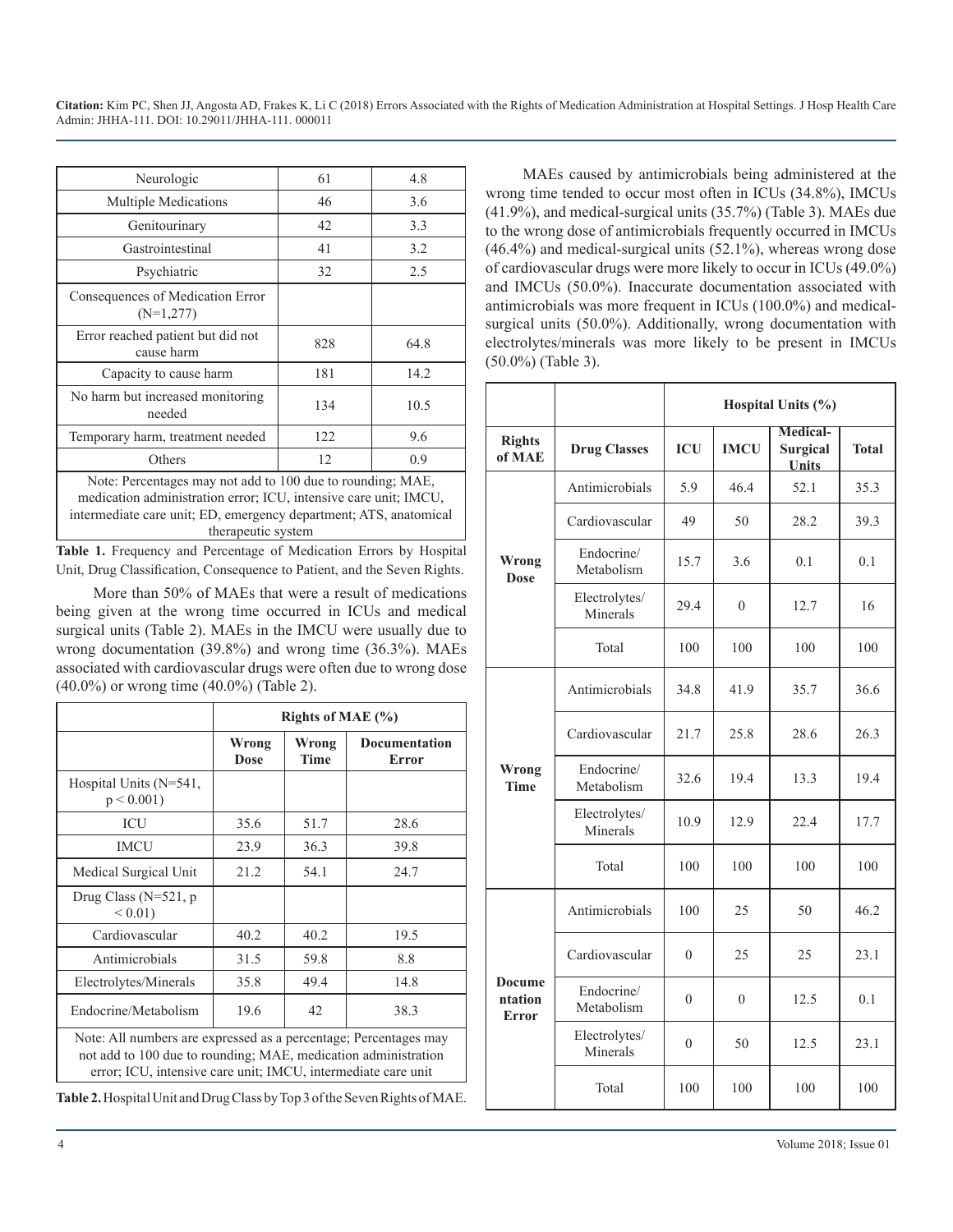| <b>Total</b>                                                                                  | Antimicrobials            | 20.4 | 42.9 | 43   | 36.4 |
|-----------------------------------------------------------------------------------------------|---------------------------|------|------|------|------|
|                                                                                               | Cardiovascular            | 35.7 | 36.5 | 28.2 | 32   |
|                                                                                               | Endocrine/<br>Metabolism  | 23.5 | 11.1 | 10.7 | 14.5 |
|                                                                                               | Electrolytes/<br>Minerals | 20.4 | 9.5  | 18.1 | 17.2 |
|                                                                                               | Total                     | 100  | 100  | 100  | 100  |
| Note: Percentages may not add to 100 due to rounding; MAE,<br>medication administration error |                           |      |      |      |      |

**Table 3.** Hospital Unit by Top 3 of the Seven Rights of MAE and Drug Classes ( $N = 338$ )

#### **1. Discussion**

Our study shows that wrong time, wrong dose, and documentation errors are the most frequent inaccuracies noted during medication administration. Furthermore, the associations between the Seven Rights and hospital units exist. Errors as a result of administering a medication at the wrong time tend to happen in ICUs and medical-surgical units. ICUs contain potential risk factors for MAEs. Multiple high alert medications are typically given to patients in ICUs in addition to complicated clinical procedures [26-27]. Frequent changes in substances and doses are required in fast paced medical care in ICUs [28]. There are also potential organizational risk factors that include patientto-nurse ratios [29]. Medical-surgical units have similar potential risk factors in terms of heavy patient loads [18]. Many distractions and time constraints are other risk factors for MAEs in Medicalsurgical units [18]. Therefore, MAEs caused by wrong time such as omission of dose tend to happen more in hospital units that require higher attentions.

Our findings also show associations between drug classes and the Seven Rights specifically, cardiovascular drugs, antimicrobials, endocrine drugs, and electrolytes. Errors with antimicrobials are mainly due to wrong time. During a patient's hospital stay, the dosage of antimicrobials must be adjusted by nurses, doctors, or pharmacists based on laboratory test results time by time. Therefore, clear communication among healthcare providers and precise dosage calculations based on updated orders in compliance with protocols, are critical to avoid antimicrobial-related MAEs [30]. MAEs with medication errors relating to electrolytes and endocrine drugs are also highly associated with wrong time. Concentrated electrolytes are the most common MAEs related to electrolytes, however, our study showed omission of doses or medication given at the wrong time is more strongly associated with errors regarding electrolyte administration. Endocrine drugs such as insulin are widely used in critical and intensive care patients in order to reduce morbidity and mortality [31].

Maintenance of optimal insulin concentration is a critical task. These findings are further expanded by examining potential interactions with hospital units. In regard to hospital units, electrolyte-related MAEs due to wrong time tend to happen in Medical-surgical units. It is reported that the frequent need for rapid life-saving responses may contribute to wrong time and documentation errors in medical-surgical units [26]. Our study also showed MAEs with endocrine drugs due to wrong time tend to happen in ICUs. MAEs regarding electrolytes and endocrine drugs may be a result of organizational and environmental factors rather than individual skills or knowledge [13,20,30,32].

Medication given in wrong doses prevails in MAEs. Our study showed MAEs in ICUs and IMCUs tend to happen with cardiovascular drugs as a result of the wrong dose. Insufficient knowledge of correct dosage has been identified as a main cause of MAEs with "high alert" medications such as heparin [13,30,32]. Other research also indicates that more than half of the nurses did not read syringe markings at eye level when mixing medications [10]. Documentation error is prominent with antimicrobials in ICUs and with cardiovascular drugs in IMCUs and Medicalsurgical units. Again, frequent changes in dose and substance of antimicrobials and cardiovascular drugs may affect the verbal and written prompts, especially in fast paced hospital units such as ICUs and Medical-surgical units [29].

Our findings indicate that error prone drugs such as cardiovascular drugs, antimicrobials, electrolytes, and endocrine drugs all need frequent dose adjustment and maintenance of optimal concentration. Therefore, it is critical that these medications be administered at the right time with the right dose in order to reduce MAEs. Our study also showed that hospital units with complex medication administration and complicated clinical procedures such as ICUs and Medical-surgical units are more prone to MAEs. Therefore, associations between hospital units and drug classes regarding the Seven Rights revealed from our study suggest that the amount of workload may be one of the aligned holes that allow MAEs as the Swiss Cheese Model of system accidents stated. Without adequate health professionals (e.g., the high number of beds per nurse ratio), fast paced hospital units with complex interventions and increased patient admissions may contribute to nurses not being able to administer medication at the right time and provoke documentation errors [29]. In fact, many studies have identified heavy workload as an important contributor to MAEs [33,34]. Even though our study did not measure the effect of workload on MAEs specifically, our findings may indicate that the high bed-to-nurse ratio is a possible underlying contributing factor to MAEs which merits further research [9]. For example, since antimicrobials are listed as time-critical medications that should be administered at strict time intervals with frequent dose adjustments, we observed that giving antimicrobials at the wrong time is associated with IMCUs and medical-surgical units [35].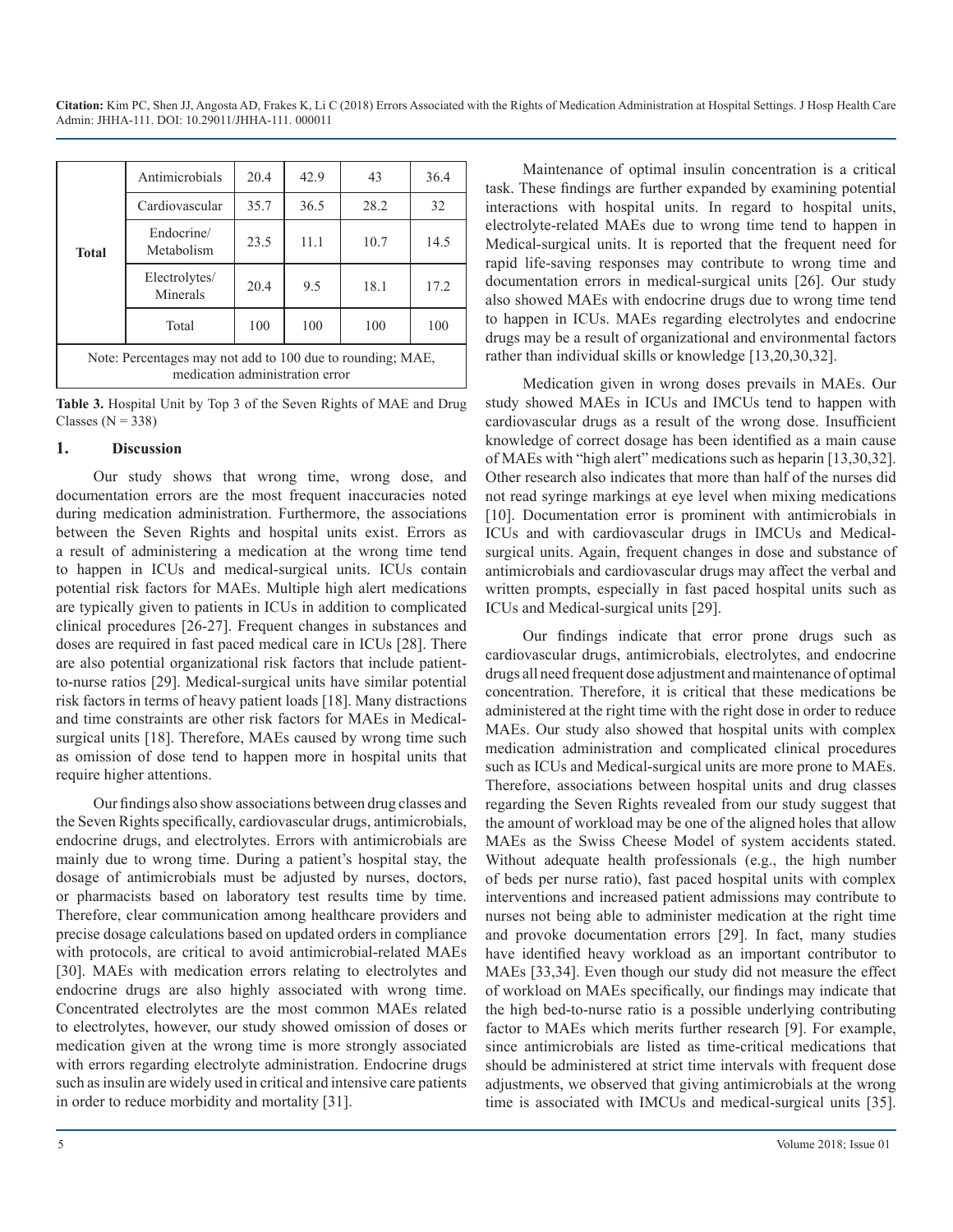Existing research also reports that the low patient-to-nurse ratios in medical-surgical units makes the administration of medications on a strict timeline difficult [10]. Therefore, a heavy workload may indeed be one of underlying causes of the Seven Rights related MAEs that are also associated with drug class, and hospital unit.

The study had limitations. First, data were collected without a predefined medication error tracking form; therefore, variations in categorizing medication errors across different hospital systems existed, which might, to a certain extent, affect the accuracy of assigning root causes of medication errors. In addition, the data were obtained from five hospitals in the Southwestern United States, which limited the generalizability of the results. Future research on "at the time of medication error" as a contributing factor of nurse related MAEs is needed to examine the associations between nurse shifts and incidents of MAEs. Future research should also investigate relationships between the bed-to-nurse ratio/nurse workload and medication errors.

### **Implications for Nursing Practice and Policy**

Medication administration errors due to wrong timing are sometimes inevitable considering the synchronized drug administration timeline, frequent dose changes with antimicrobials, and certain features of hospital units, like inadequate staffing [10]. Use of the Electronic Health Record (EHR), which can alert nurses during the medication administration phase of required dosage changes and drugs that are outside the acceptable administration window, is one approach to avoid wrong-time errors [36]. Although many hospitals are using EHRs, some may not have the means or capability to alert nurses about drugs outside the acceptable administration window, high-risk drug alerts, or drugs that require dosage changes.

Identifying hospital units where medication administration errors frequently occur provide more specific alerts to nurses for avoiding potential medication errors. Strengthening related training and education should then follow, as Huckels-Baumgart and Manser point out that roots of medication error chains include inattention and lack of training [14]. Nursing education on drug classes associated with medication errors with regard to the more frequent Rights provides guidelines for proper medication administration. For example, educational materials in nursing pharmacology curriculums specifically focusing on medication administration errors associated factors (e.g., drug class, hospital unit, and combinations of those factors) will be helpful to reinforce and stress the issue. It is also recommend offering more targeted nursing training and continuing education programs that emphasize medication administration error prevention's knowledge, skills, techniques, and approaches.

Policies and programs should target hospital units and drug classes for reducing medication administration errors with regard to the Seven Rights. The awareness improvement training such as

Plan-Do-Study-Act and an educational program developed based on actual reported medication error incidents may enable nurses to reduce preventable medication administration errors and improve patient safety [35].

Since medication administration errors may be caused by combinations of certain latent conditions with regard to hospital units and drug classes, errors related to the Seven Rights may be minimized by alleviating the heavy workload of nurses. Mandated nursing staffing to patient ratio legislation and reduction of workloads should be considered. These have been shown to reduce medication administration errors related to human factors such as fatigue from lack of sleep, working too many hours, and time constraints [10,15,37-38].

# **Conclusion**

This study, collecting more accurate medication error information from hospital's risk management departments, supports previous evidence that medication errors continue to exist in hospital settings and prove to be more common in some units than others. Examining the Seven Rights, hospital units, and drug classes simultaneously enabled us to identify potential factors associated with medication administration errors. Findings from this study may assist hospital administration and staff in developing practical and effective strategies to reduce medication errors and improve patient safety.

# **Acknowledgement**

This research project was funded by the National Council of State Boards of Nursing (Grant No. R40006-2). Correspondence regarding this article should be sent to Jay Shen, Department of Health Care Administration and Policy, University of Nevada Las Vegas, e-mail: [jay.shen@unlv.edu](mailto:jay.shen@unlv.edu).

# **References**

- 1. [Stetina P, Groves M, Pafford L \(2005\) Managing medication errors a](https://www.ncbi.nlm.nih.gov/pubmed/16035634)  qualitative study. Medsurg Nurs 14: 174-178.
- 2. [Department of Human Services. Sentinel Event Program. Annual Re](http://www.health.vic.gov.au/clinrisk/sentinel/index.htm.)port 2007-08. Building Foundations to Support Patient Safety. Rural [and Regional Health and Aged Care Services, Government of Victoria,](http://www.health.vic.gov.au/clinrisk/sentinel/index.htm.) [Melbourne.](http://www.health.vic.gov.au/clinrisk/sentinel/index.htm.)
- 3. Australian Institute for Health and Welfare. Medical Indemnity National Data Collection Public Sector 2006-07. Medical Indemnity National Data Collection Public Sector 2009.
- 4. [National Priorities Partnership. Preventing Medication Errors: A \\$21](https://www.google.com/url?sa=t&rct=j&q=&esrc=s&source=web&cd=2&ved=0ahUKEwissaPuieTSAhUX3WMKHSgIADMQFggnMAE&url=https%3A%2F%2Fwww.qualityforum.org%2FNPP%2Fdocs%2FPreventing_Medication_Error_CAB.aspx&usg=AFQjCNER6MEkhl8Zoa68duC1si5aLD9Hng&sig2=mqNHjA12EdfPbo_20o-ZpQ)  Billion Opportunities. 2010.
- 5. Institute of Medicine. Preventing medication errors. Washington, DC: National Academy Press 2007.
- 6. [National Coordinating Council for Medication Error Reporting and Pre](http://www.nccmerp.org/about-medication-errors)vention. About medication errors. 2010.